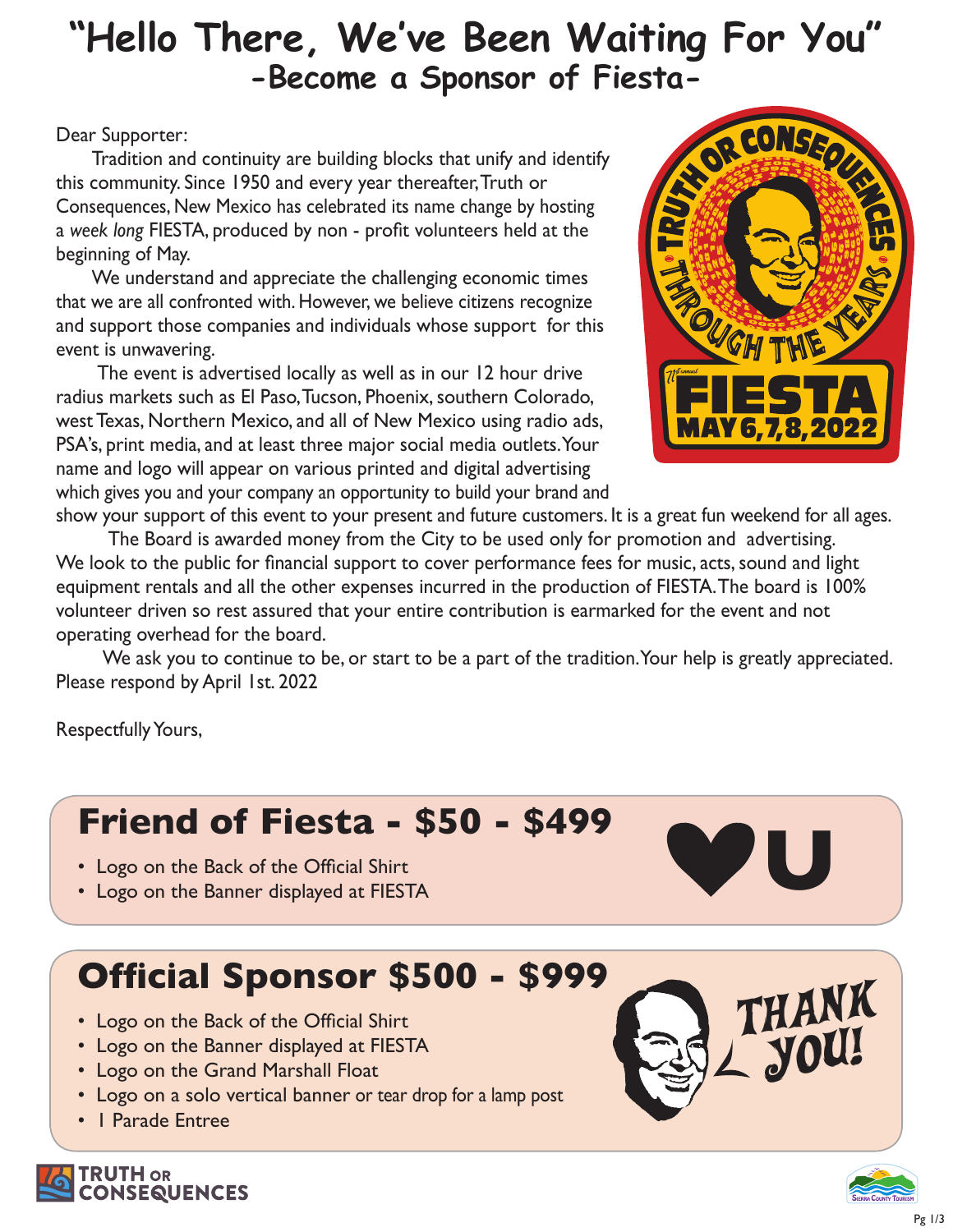## **"Hello There, We've Been Waiting For You" -Become a Sponsor of Fiesta-**

#### **Bronze Sponsor \$1000 - \$2499**

- Logo on the Back of the Official Shirt
- Logo on the Banner displayed at FIESTA
- Logo on the Grand Marshall Float
- Logo on the Welcome Banners at each end of town
- Logo on bonus downtown banners such as Healing Waters Plaza
- Logo on two solo vertical banners or tear drops for a lamp post
- 1 Parade Entree
- 4 official T-Shirts
- 1 VIP Parking Space
- candy for parade distribution



#### **Silver Sponsor \$2500 - \$4999**

- Logo on the Back of the Official Shirt
- Logo on the Banner displayed at FIESTA
- Logo on the Grand Marshall Float
- Logo on the Banners at each end of town
- Logo on bonus downtown banners such as Healing Waters Plaza
- Logo on 4 solo vertical banners or tear drops for a lamp post
- 1 Parade Entree
- 6 official T-Shirts
- 2 VIP Parking Spaces
- 200 Buttons for parade giveaway

# **Gold Sponsors \$5000 - \$9999**

- Logo on the Back of the Official Shirt
- Logo on the Banner displayed at FIESTA
- Logo on the Grand Marshall Float
- Logo on the Banners at each end of town
- Logo on bonus downtown banners such as Healing Waters Plaza
- Logo on 8 solo vertical banners or tear drops for a lamp post
- 6 Tickets to the Fiesta Dinner
- 2 Parade Entrees
- 6 official T-Shirts
- 3 VIP Parking Spaces
- 400 Buttons for parade giveaway
- Various Approved Custom Merchandises
- Micro Event Sponsor Options (music/agday/ducks/races/skating/whatever) Portable banner placed at any event of Sponsor's choosing and \$100.00 prize to be presented to tournament winner.